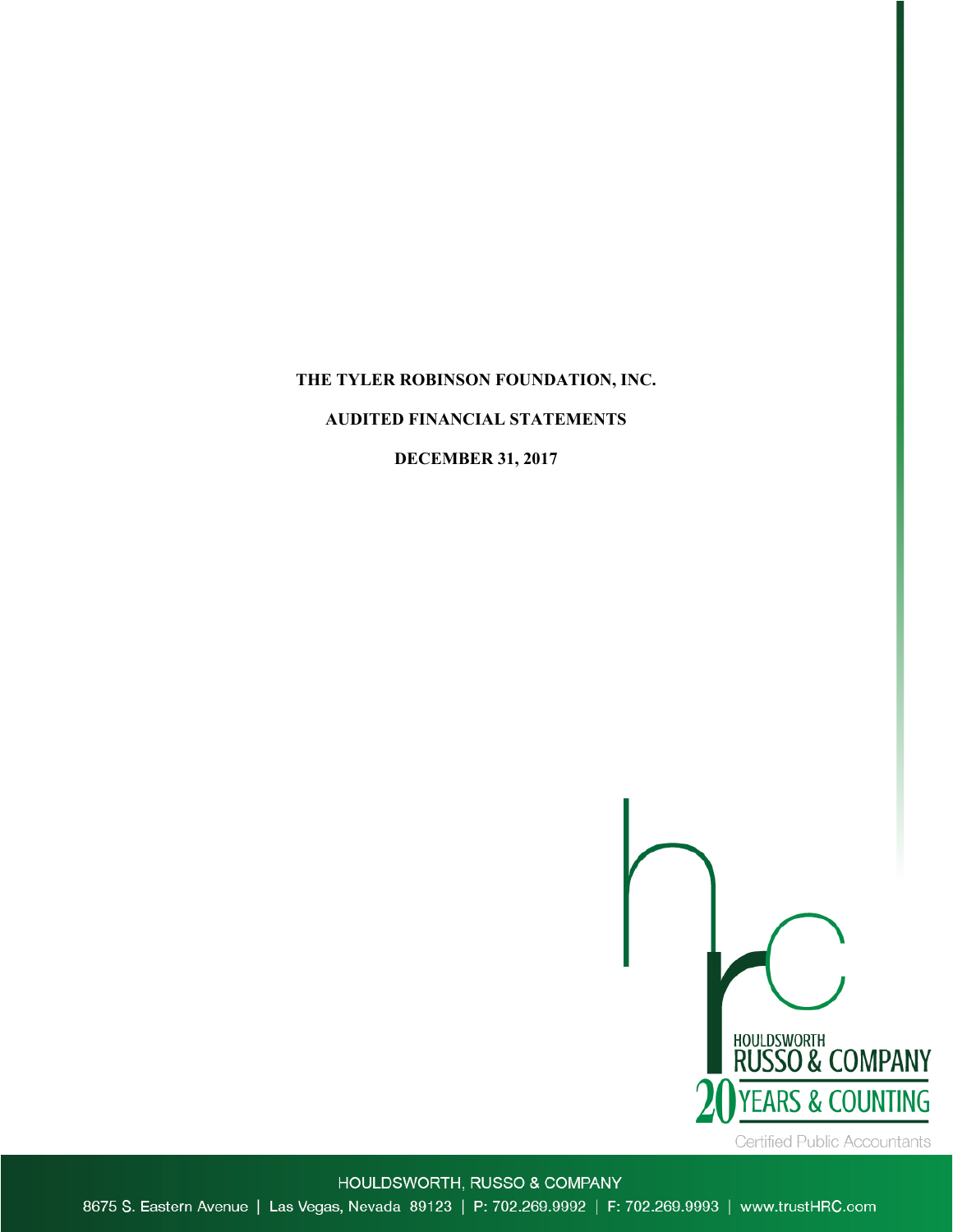# **THE TYLER ROBINSON FOUNDATION, INC.**

# **DECEMBER 31, 2017**

# **CONTENTS**

|                                     | Page  |
|-------------------------------------|-------|
| <b>INDEPENDENT AUDITOR'S REPORT</b> |       |
| STATEMENT OF FINANCIAL POSITION     | 2     |
| STATEMENT OF ACTIVITIES             | 3     |
| STATEMENT OF FUNCTIONAL EXPENSES    | 4     |
| STATEMENT OF CASH FLOWS             | 5     |
| NOTES TO FINANCIAL STATEMENTS       | $6-9$ |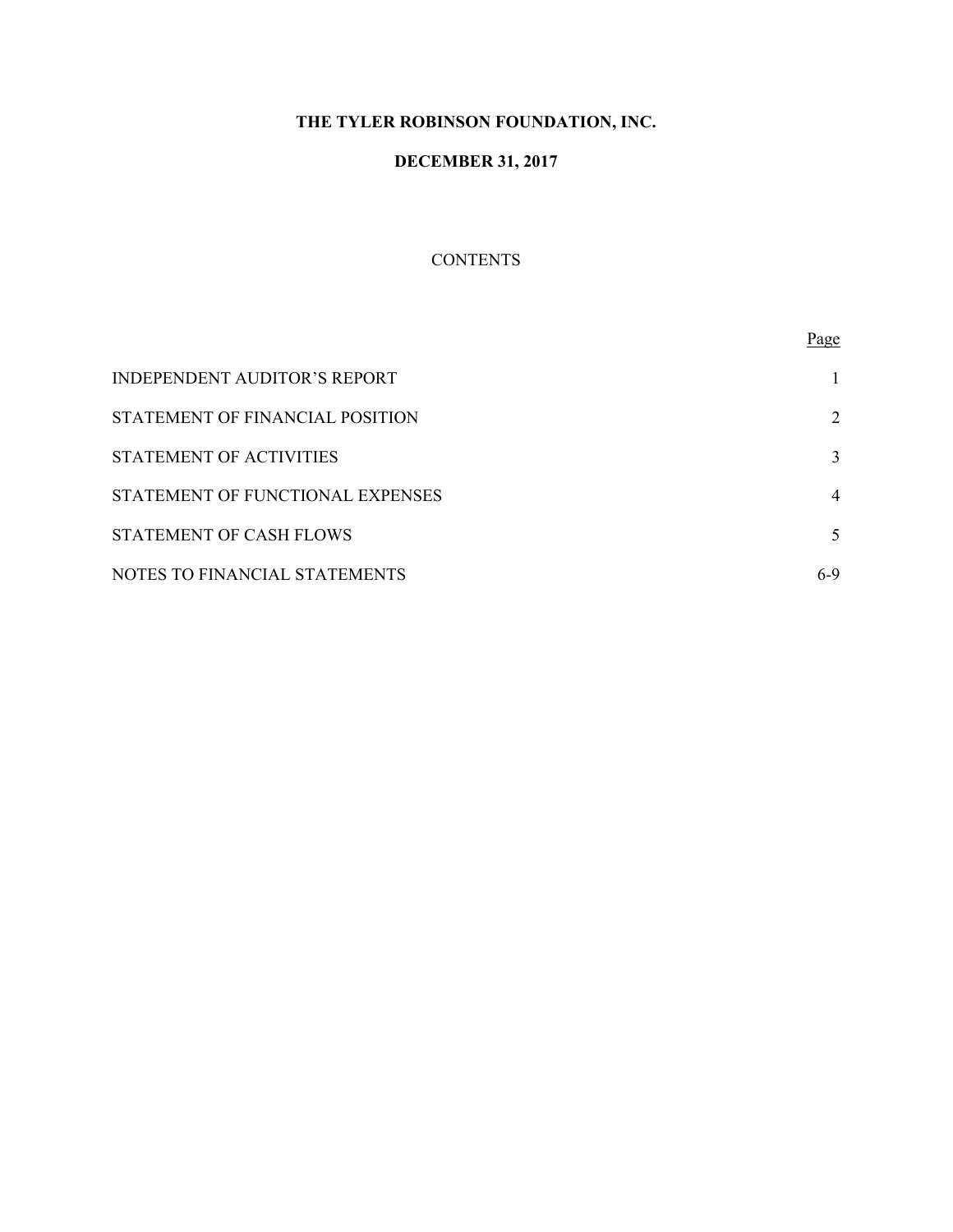# **INDEPENDENT AUDITOR'S REPORT**

Board of Directors The Tyler Robinson Foundation, Inc. Las Vegas, Nevada

We have audited the accompanying financial statements of The Tyler Robinson Foundation, Inc. (a nonprofit organization), which comprise the statement of financial position as of December 31, 2017, and the related statements of activities, functional expenses, and cash flows for the year then ended, and the related notes to the financial statements.

#### **Management's Responsibility for the Financial Statements**

Management is responsible for the preparation and fair presentation of these financial statements in accordance with accounting principles generally accepted in the United States of America; this includes the design, implementation, and maintenance of internal control relevant to the preparation and fair presentation of financial statements that are free from material misstatement, whether due to fraud or error.

#### **Auditor's Responsibility**

Our responsibility is to express an opinion on these financial statements based on our audit. We conducted our audit in accordance with auditing standards generally accepted in the United States of America. Those standards require that we plan and perform the audit to obtain reasonable assurance about whether the financial statements are free from material misstatement.

An audit involves performing procedures to obtain audit evidence about the amounts and disclosures in the financial statements. The procedures selected depend on the auditor's judgment, including the assessment of the risks of material misstatement of the financial statements, whether due to fraud or error. In making those risk assessments, the auditor considers internal control relevant to the entity's preparation and fair presentation of the financial statements in order to design audit procedures that are appropriate in the circumstances, but not for the purpose of expressing an opinion on the effectiveness of the entity's internal control. Accordingly, we express no such opinion. An audit also includes evaluating the appropriateness of accounting policies used and the reasonableness of significant accounting estimates made by management, as well as evaluating the overall presentation of the financial statements.

We believe that the audit evidence we have obtained is sufficient and appropriate to provide a basis for our audit opinion.

### **Opinion**

In our opinion, the financial statements referred to above present fairly, in all material respects, the financial position of The Tyler Robinson Foundation, Inc. as of December 31, 2017, and the changes in its net assets and its cash flows for the year then ended in accordance with accounting principles generally accepted in the United States of America.

Houldsworth, Russo & Company, P.C.

Las Vegas, Nevada May 9, 2018

**Certified Public Accountants** 

**YEARS & COUNTING** 

HOULDSWORTH, RUSSO & COMPANY

8675 S. Eastern Avenue | Las Vegas, Nevada 89123 | P: 702.269.9992 | F: 702.269.9993 | www.trustHRC.com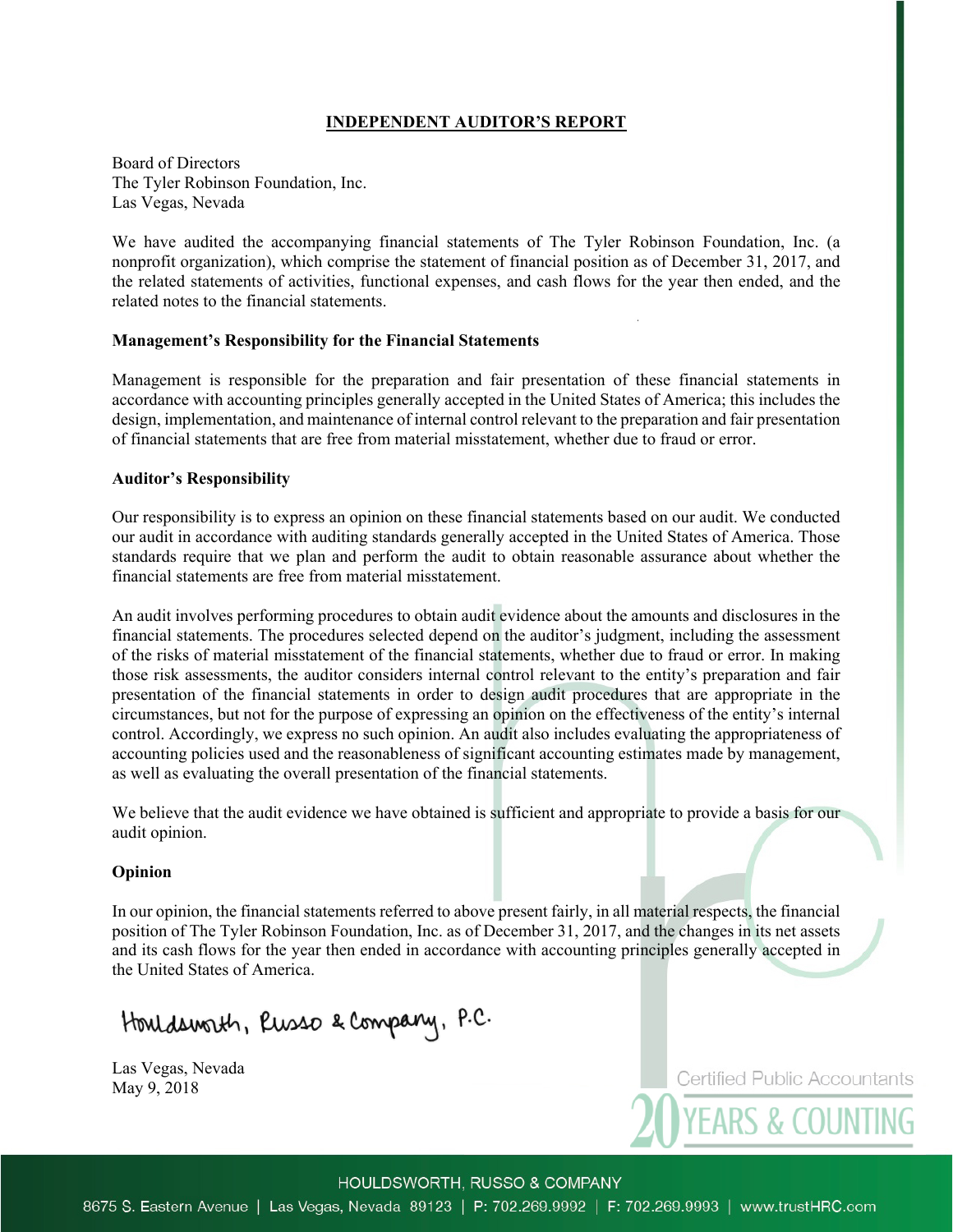# **THE TYLER ROBINSON FOUNDATION, INC. STATEMENT OF FINANCIAL POSITION DECEMBER 31, 2017**

# ASSETS

| <b>CURRENT ASSETS</b>             |    |         |
|-----------------------------------|----|---------|
| Cash and cash equivalents         | \$ | 888,629 |
| Unconditional promises to give    |    | 28,500  |
| Inventory                         |    | 16,155  |
| Prepaid expenses                  |    | 3,503   |
|                                   |    | 936,787 |
| PROPERTY AND EQUIPMENT, NET       |    | 2,947   |
|                                   | \$ | 939,734 |
| <b>LIABILITIES AND NET ASSETS</b> |    |         |
|                                   |    |         |
| <b>CURRENT LIABILITIES</b>        |    |         |
| Accounts payable                  | \$ | 12,450  |
| Accrued expenses                  |    | 12,636  |
| Total current liabilities         |    | 25,086  |
| <b>NET ASSETS</b>                 |    |         |
| Unrestricted                      |    | 886,148 |
| Temporarily restricted            |    | 28,500  |
| Total net assets                  |    | 914,648 |
| Total liabilities and net assets  | \$ | 939,734 |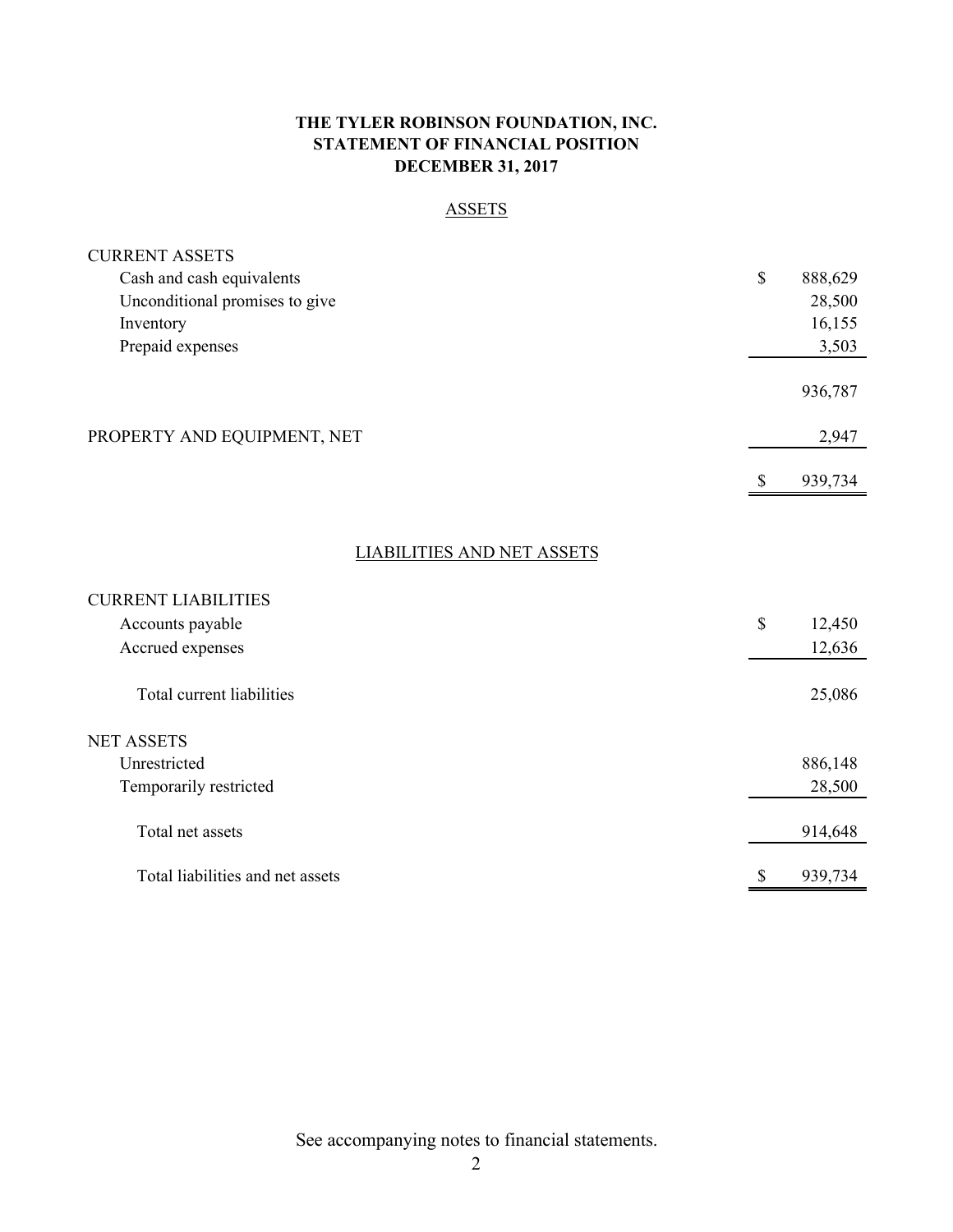# **THE TYLER ROBINSON FOUNDATION, INC. STATEMENT OF ACTIVITIES FOR THE YEAR ENDED DECEMBER 31, 2017**

# UNRESTRICTED NET ASSETS

| Revenue, gains, and other support:            |              |               |
|-----------------------------------------------|--------------|---------------|
| Contributions                                 |              | \$<br>262,324 |
| In-kind donations                             |              | 20,988        |
| Retail sales                                  |              |               |
| <b>Sales</b>                                  | \$<br>15,081 |               |
| Cost of goods sold                            | (6,170)      |               |
| Net revenues from retail sales                |              | 8,911         |
| Special events                                |              |               |
| Special events revenue                        | 1,885,382    |               |
| Cost of direct benefits to donors             | (928, 562)   |               |
| Net revenues from special events              |              | 956,820       |
| Other income                                  |              | 246           |
|                                               |              |               |
|                                               |              | 1,249,289     |
| Expenses and losses:                          |              |               |
| Program services                              |              | 667,642       |
|                                               |              |               |
| Supporting services:                          |              |               |
| Management and general                        |              | 79,201        |
| Fundraising                                   |              | 54,876        |
|                                               |              | 801,719       |
|                                               |              |               |
| Loss on disposal of property and equipment    |              | 495           |
|                                               |              |               |
|                                               |              | 802,214       |
| Increase in unrestricted net assets           |              | 447,075       |
|                                               |              |               |
| TEMPORARILY RESTRICTED NET ASSETS             |              |               |
| Contributions and grants                      |              | 28,500        |
|                                               |              |               |
| Increase in temporarily restricted net assets |              | 28,500        |
|                                               |              |               |
| <b>INCREASE IN NET ASSETS</b>                 |              | 475,575       |
| NET ASSETS AT BEGINNING OF YEAR               |              | 439,073       |
|                                               |              |               |
| NET ASSETS AT END OF YEAR                     |              | \$<br>914,648 |
|                                               |              |               |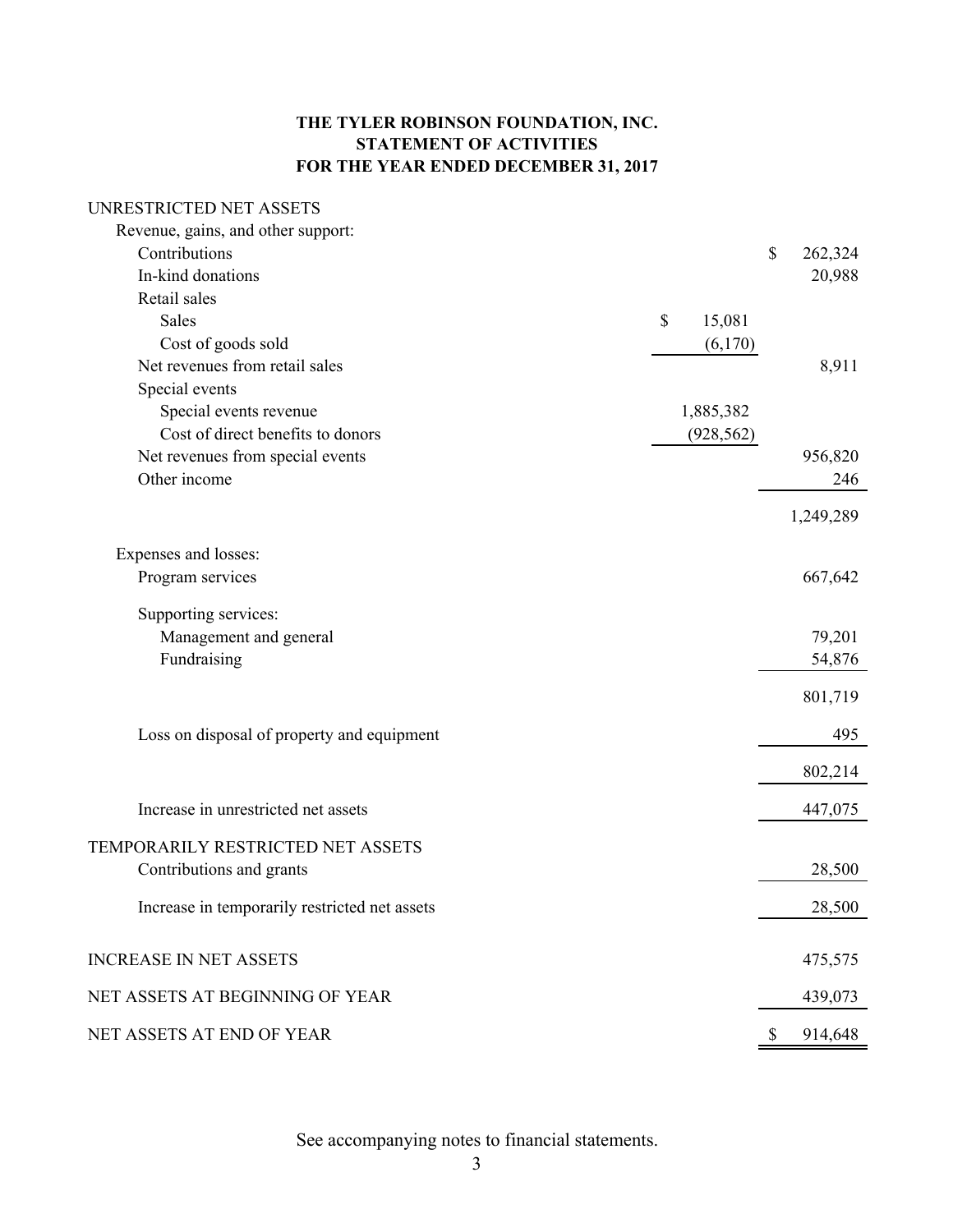# **THE TYLER ROBINSON FOUNDATION, INC. STATEMENT OF FUNCTIONAL EXPENSES FOR THE YEAR ENDED DECEMBER 31, 2017**

|                          |                     | <b>Supporting Services</b> |                           |        |               |        |       |         |
|--------------------------|---------------------|----------------------------|---------------------------|--------|---------------|--------|-------|---------|
|                          | Program<br>Services |                            | Management<br>and General |        | Fundraising   |        | Total |         |
| Salaries and wages       | \$                  | 145,881                    | \$                        | 28,379 | $\mathcal{S}$ | 20,248 | \$    | 194,508 |
| Payroll taxes            |                     | 18,980                     |                           | 3,693  |               | 2,634  |       | 25,307  |
| <b>Employee benefits</b> |                     | 13,902                     |                           | 2,704  |               | 1,930  |       | 18,536  |
| Advertising              |                     | 73,340                     |                           |        |               | 13,966 |       | 87,306  |
| Consulting               |                     | 63,154                     |                           | 7,882  |               |        |       | 71,036  |
| Depreciation             |                     | 977                        |                           | 189    |               | 136    |       | 1,302   |
| Family grants            |                     | 282,216                    |                           |        |               |        |       | 282,216 |
| Insurance                |                     |                            |                           | 3,757  |               |        |       | 3,757   |
| Interest expense         |                     |                            |                           | 1,039  |               |        |       | 1,039   |
| Office expenses          |                     | 18,808                     |                           | 17,223 |               | 3,048  |       | 39,079  |
| Professional fees        |                     | 2,250                      |                           | 9,001  |               | 12,250 |       | 23,501  |
| Rent                     |                     | 7,973                      |                           | 4,444  |               | 664    |       | 13,081  |
| Travel                   |                     | 40,161                     |                           | 890    |               |        |       | 41,051  |
|                          |                     | 667,642                    | \$                        | 79,201 | \$            | 54,876 | \$    | 801,719 |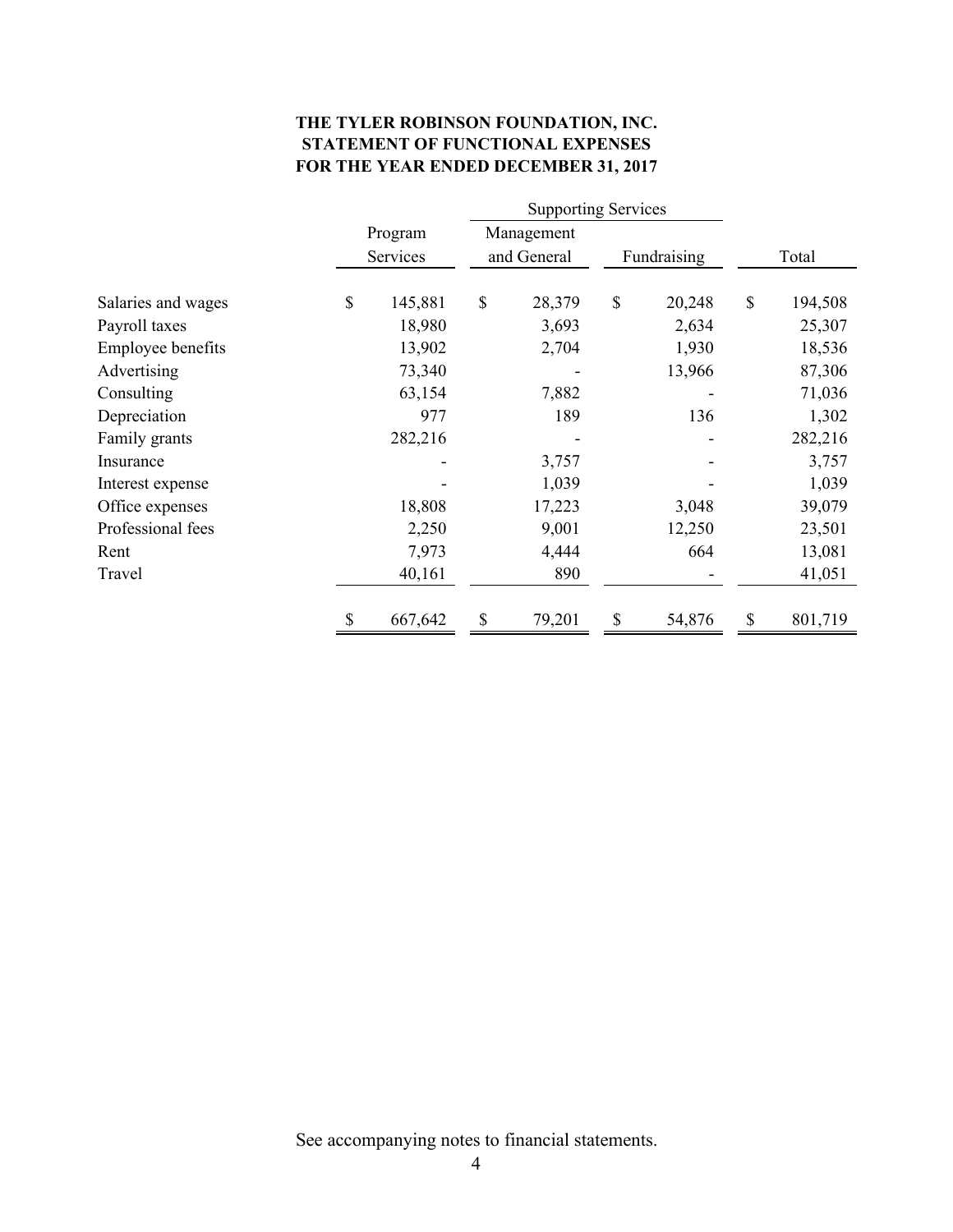# **THE TYLER ROBINSON FOUNDATION STATEMENT OF CASH FLOWS FOR THE YEAR ENDED DECEMBER 31, 2017**

# CASH FLOWS FROM OPERATING ACTIVITIES

| Increase in net assets                         | $\$$ | 475,575  |
|------------------------------------------------|------|----------|
| Adjustments to reconcile change in net assets  |      |          |
| to net cash provided by operating activities   |      |          |
| Depreciation and amortization                  |      | 1,302    |
| Loss on disposal of property and equipment     |      | 495      |
| Increase in operating assets:                  |      |          |
| Pledges receivable                             |      | (28,500) |
| Prepaid expenses                               |      | (1,999)  |
| Inventory                                      |      | (6,940)  |
| Increase (decrease) in operating liabilities:  |      |          |
| Accounts payable                               |      | (11,949) |
| Accrued expenses                               |      | 1,554    |
| Net cash provided by operating activities      |      | 429,538  |
| <b>CASH FLOWS FROM INVESTING ACTIVITIES</b>    |      |          |
| Purchase of property and equipment             |      | (1,767)  |
| Net cash used in investing activities          |      | (1,767)  |
| NET INCREASE IN CASH                           |      | 427,771  |
| CASH AND CASH EQUIVALENTS AT BEGINNING OF YEAR |      | 460,858  |
| CASH AND CASH EQUIVALENTS AT END OF YEAR       | S    | 888,629  |
| SUPPLEMENTAL DISCLOSURES:                      |      |          |
| Interest expense paid                          | \$   | 1,039    |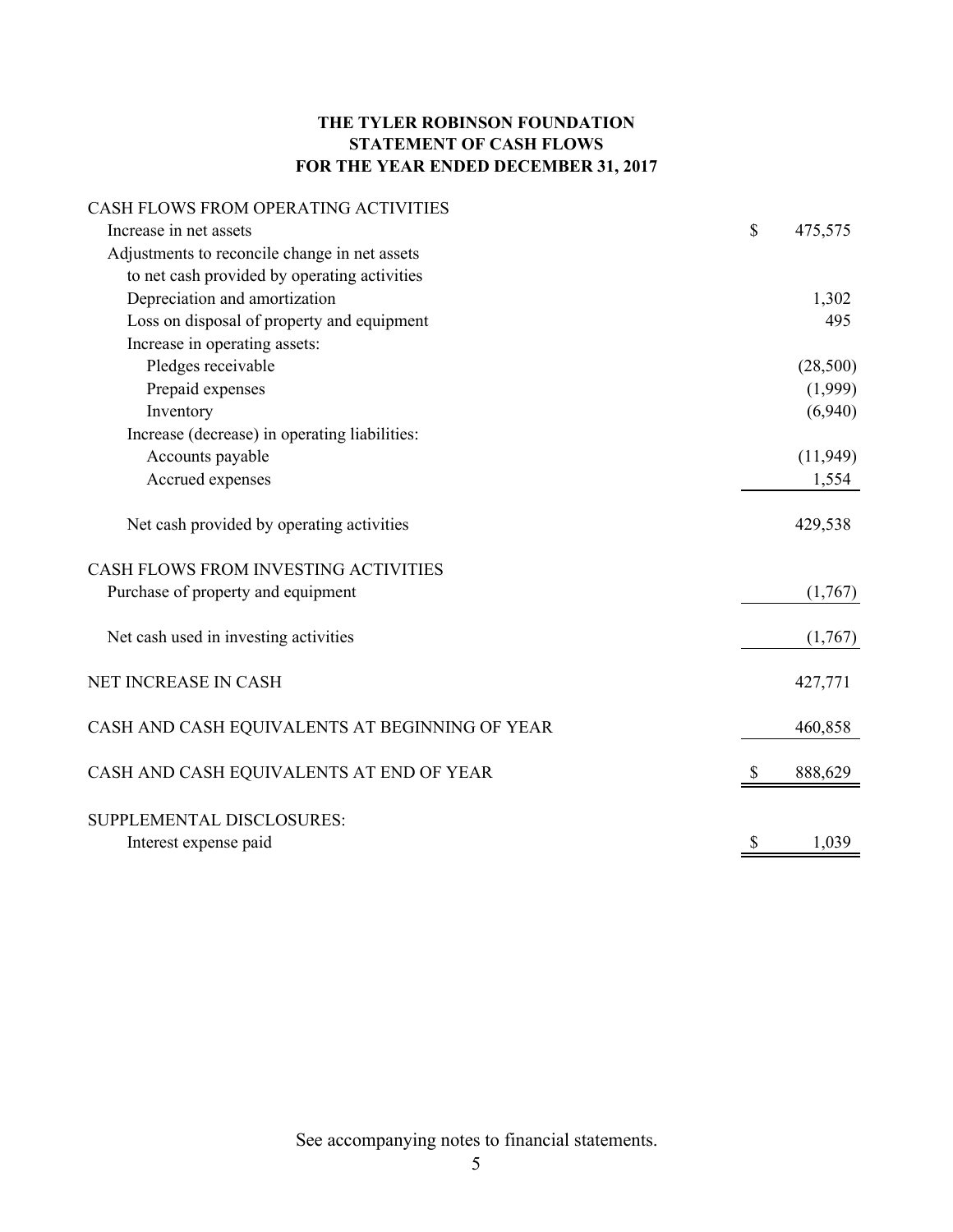# **THE TYLER ROBINSON FOUNDATION, INC. NOTES TO FINANCIAL STATEMENTS DECEMBER 31, 2017**

# NOTE 1. SUMMARY OF SIGNIFICANT ACCOUNTING POLICIES

#### *Nature of Activities*

The Tyler Robinson Foundation, Inc. (the Organization) was incorporated in the State of Nevada and began operations in April 2013. The Organization was established to strengthen families financially and emotionally as they cope with the tragedy of a pediatric cancer diagnosis by providing grants to defray out of pocket life expenses. The Organization receives the majority of it's support from fundraising events held in the Southern Nevada region.

### *Basis of Accounting*

The accompanying financial statements have been prepared on the accrual basis of accounting in accordance with accounting principles generally accepted in the United States of America, and, accordingly, reflect all significant receivables, payables, and other liabilities.

#### *Financial Statement Presentation*

Financial statement presentation follows the recommendations of the Financial Accounting Standards Board (FASB) Accounting Standards Codification (ASC) 958-205 and subsections. Under ASC 958-205, the Organization is required to report information regarding its financial position and activities according to three classes of net assets: unrestricted net assets, temporarily restricted net assets, and permanently restricted net assets.

# *Income Tax Status*

The Organization is a not-for-profit organization as described in Section  $501(c)(3)$  of the Internal Revenue Code and is generally exempt from income taxes on related income pursuant to the appropriate section of the Internal Revenue Code. The Organization qualifies for the charitable contribution deduction under Section  $170(b)(1)(A)$  and has been classified as an organization that is not a private foundation under Section 509(a)(2).

### *Expense Allocation*

The costs of providing various programs and other activities have been summarized on a functional basis in the Statement of Activities and in the Statement of Functional Expenses. Accordingly, certain costs have been allocated among the programs and supporting services benefited.

#### *Use of Estimates*

Timely preparation of financial statements in conformity with accounting principles generally accepted in the United States of America requires management to make estimates and assumptions that affect certain reported amounts and disclosures, some of which may need revision in future periods.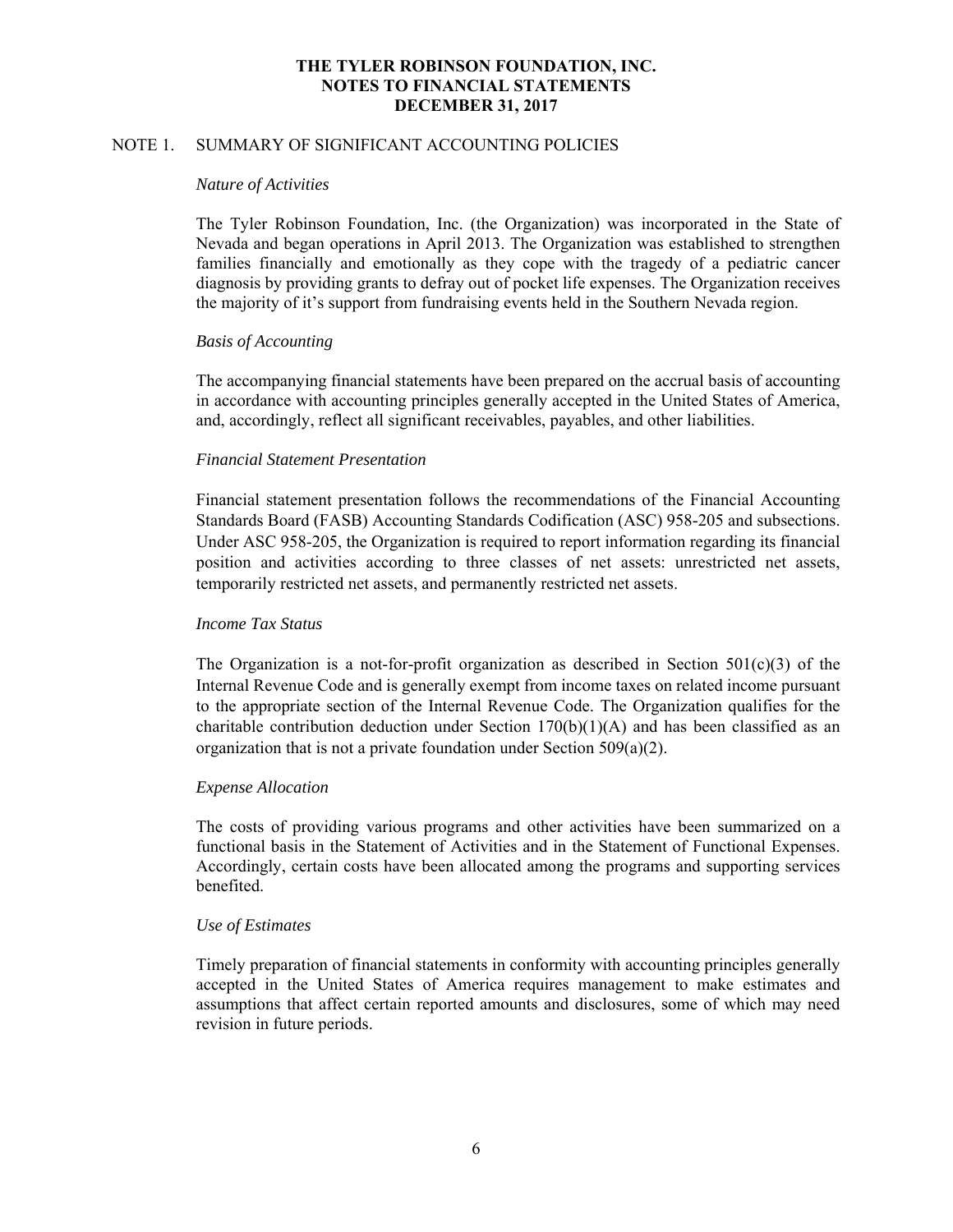# **THE TYLER ROBINSON FOUNDATION, INC. NOTES TO FINANCIAL STATEMENTS (CONTINUED) DECEMBER 31, 2017**

# NOTE 1. SUMMARY OF SIGNIFICANT ACCOUNTING POLICIES (CONTINUED)

#### *Cash and Cash Equivalents*

For purposes of the Statement of Cash Flows, the Organization considers all unrestricted highly liquid investments with an initial maturity of three months or less to be cash equivalents.

# *Promises to Give*

 Promises to give represent promises from donors to give to the Organization. Contributions are recognized when the donor makes a promise to give to the Organization that is, in substance, unconditional. Conditional promises to give are recognized at fair value when the conditions on which they depend are substantially met. Promises to give are stated at the amount management expects to collect from outstanding balances. It is the Organization's policy to charge off uncollectible balances when management determines the promise to give will not be collected. No provision for uncollectible promises to give was present at December 31, 2017.

### *Property and Equipment*

The Organization follows the practice of capitalizing all expenditures for property and equipment in excess of \$1,000 and with a useful life of greater than one year. Purchased property and equipment are carried at cost. Donated property and equipment are carried at the approximate fair value at the date of donation. Depreciation is computed on the straight-line method over the useful lives of the assets, generally as follows:

| <b>Vehicles</b>            | 5 Years     |
|----------------------------|-------------|
| Furniture and Equipment    | 5-7 Years   |
| Buildings and Improvements | 15-39 Years |

#### *Inventories*

Inventory consists of clothing and novelty items branded with the Organization's logo held for use in program services and sales to unrelated parties. Inventories are stated at the lower of cost or net realizable value. Cost is determined using the first-in first-out method.

# *Restricted and Unrestricted Revenue*

Contributions received are recorded as increases in unrestricted, temporarily restricted, or permanently restricted net assets, depending on the existence and/or nature of any donorimposed restrictions. Contributions that are restricted by their donor are reported as increases in unrestricted net assets if the restrictions expire (that is, when a stipulated time restriction ends or purpose restriction is accomplished) in the reporting period in which the revenue is recognized. All other donor-restricted contributions are reported as increases in temporarily or permanently restricted net assets, depending on the nature of the restrictions. When a restriction expires, temporarily restricted net assets are reclassified to unrestricted net assets and reported in the Statement of Activities as net assets released from restrictions.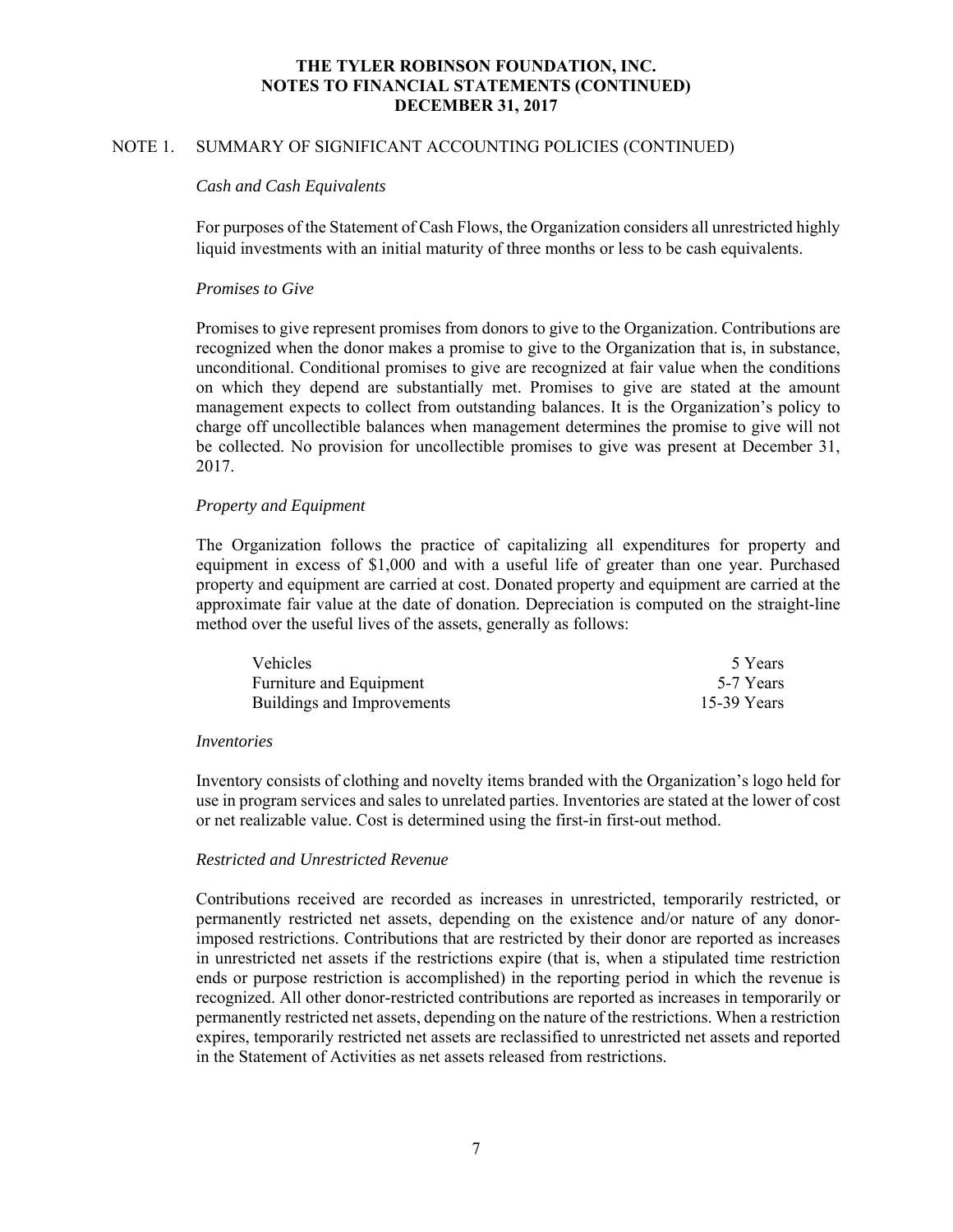# **THE TYLER ROBINSON FOUNDATION, INC. NOTES TO FINANCIAL STATEMENTS (CONTINUED) DECEMBER 31, 2017**

# NOTE 1. SUMMARY OF SIGNIFICANT ACCOUNTING POLICIES (CONTINUED)

#### *Donated Assets and Services*

Donated marketable securities and other noncash donations are recorded as contributions at their estimated fair value at the date of donation.

Donated services are recognized as contributions in accordance with FASB ASC, if the services (a) create or enhance nonfinancial assets or (b) require specialized skills, are performed by people with those skills, and would otherwise be purchased by the Organization. For the year ended December 31, 2017, donated services consisted of the following: marketing and public relations in the amount of \$15,988, video production services in the amount of \$10,000, and facilities and entertainment services in the amount of \$620,000, reported as special event expenses in the Statement of Activities, and legal services in the amount of \$5,000, reported as management and general expenses in the Statement of Functional Expenses.

# *Impairment of Long-Lived Assets*

The Organization reviews long-lived assets for impairment whenever events or changes in circumstances indicate that the carrying amount of an asset may not be recoverable. Recoverability of assets to be held and used is measured by a comparison of the carrying amount of an asset to future net undiscounted cash flows expected to be generated by the asset. If such assets are considered to be impaired, the impairment to be recognized is measured by the amount which the carrying amount of the assets exceeds the fair value of the assets.

### *Gifts of Long-Lived Assets*

The Organization reports gifts of land, buildings, and equipment as unrestricted support unless explicit donor stipulations specify how the donated assets must be used. Gifts of long-lived assets with explicit restrictions that specify how the assets are to be used and gifts of cash or other assets that must be used to acquire long-lived assets are reported as temporarily restricted support. Absent explicit donor stipulations about how long those long-lived assets must be maintained, the Organization reports expirations of donor restrictions when the donated or acquired long-lived assets are placed in service.

#### *Advertising*

The Organization uses advertising to promote its programs and fundraising events. The production costs of advertising are expensed as incurred. Advertising expense was \$87,306 for the year ended December 31, 2017.

# *Date of Management's Review*

Subsequent events have been evaluated through May 9, 2018, which is the date the financial statements were available to be issued.